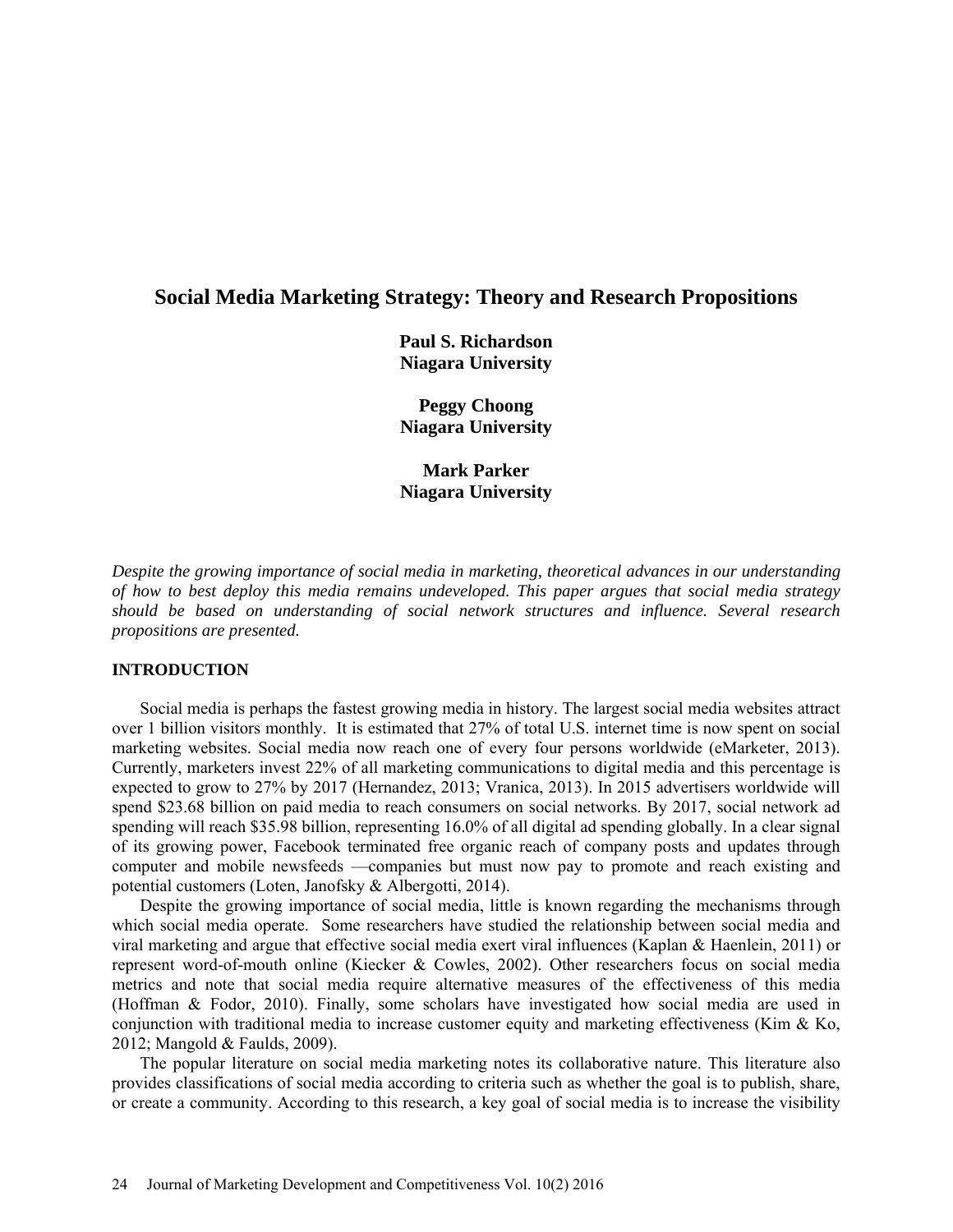of the firm online. To reach this goal, practitioners recommend that the firm dedicate significant time and resources to social media marketing activities in a systematic manner (Barker et al., 2013; Scott, 2009).

Neither the academic nor the popular literature adequately explains the rise of social media. The fact that social media may be viral or collaborative cannot account for market capitalizations of firms in this sector, the hundreds of millions of user registrations, or the dramatic mergers between media giants. Indeed, Yadav and Pavlou (2014) lament that our understanding of the nature of consumer-to-consumer interactions in social media is deficient. This lack of knowledge persists despite the fact that eWom elasticities advertising elasticities exceed by a significant margin (You, Vadakkepatt & Joshi, 2015).

This paper argues that the effects of social media marketing can be understood from the perspective of social network theory. Several research propositions are provided based on this framework.

#### **SOCIAL NETWORK THEORY**

A social network is a specific kind of network where nodes are social entities (Van den Bulte & Wuyts, 2007). Nodes or entities are called *actors.* Actors are linked by social ties or relations. Social ties have a number of properties including directionality, reciprocity, strength, and homophily. Directionality refers to the flow of direction between nodes. For example, a tie may flow from node A to node B. If a tie flows back from B to A, then ties are reciprocal. Tie strength refers to the intensity and tightness of a tie such as the amount of time, intimacy, or valence associated with the tie (e.g. the affective, supportive, or cooperative character of a tie). Ties are homophilic when actors interact with one another on the basis of shared values or interests.

Properties of social networks include transitivity, density, and closure. Networks high in transitivity are those for which ties stress reciprocity. Networks are said to be dense if a high proportion of actual to possible ties exists. Closure means the density among those in a network with whom an actor has a tie. Closure tends to increase with transitivity, which itself tends to be higher for ties with positive valence. If closure among the neighbors of a focal actor is low, then this actor may represent a bridge and span a structural hole or gap in the network. (Van den Bulte & Wuyts, 2007).

An actor's importance in the overall network is measured by centrality. Degree centrality is the number of ties an actor has. This can be measured as out-degree versus in-degree. Closeness centrality is how close an actor is to each of the other actors in the entire network such as the "degrees of separation". Eigenvalue centrality measures the extent to which an actor with high prestige is connected to others with high prestige. Finally, centralization reflects the importance or prominence of the actors in the network. A centralized structure means that the network is organized around focal actors (Van den Bulte & Wuyts, 2007).

Figure 1 shows an example of a simple social network of three actors. Ties are reciprocal. Actors are of equal importance as each actor shares the same number of in-degree and out-degree links. The network is dense and closed. If the actors connect with one another on the basis of shared interests or mutually held beliefs, the network is homophilic.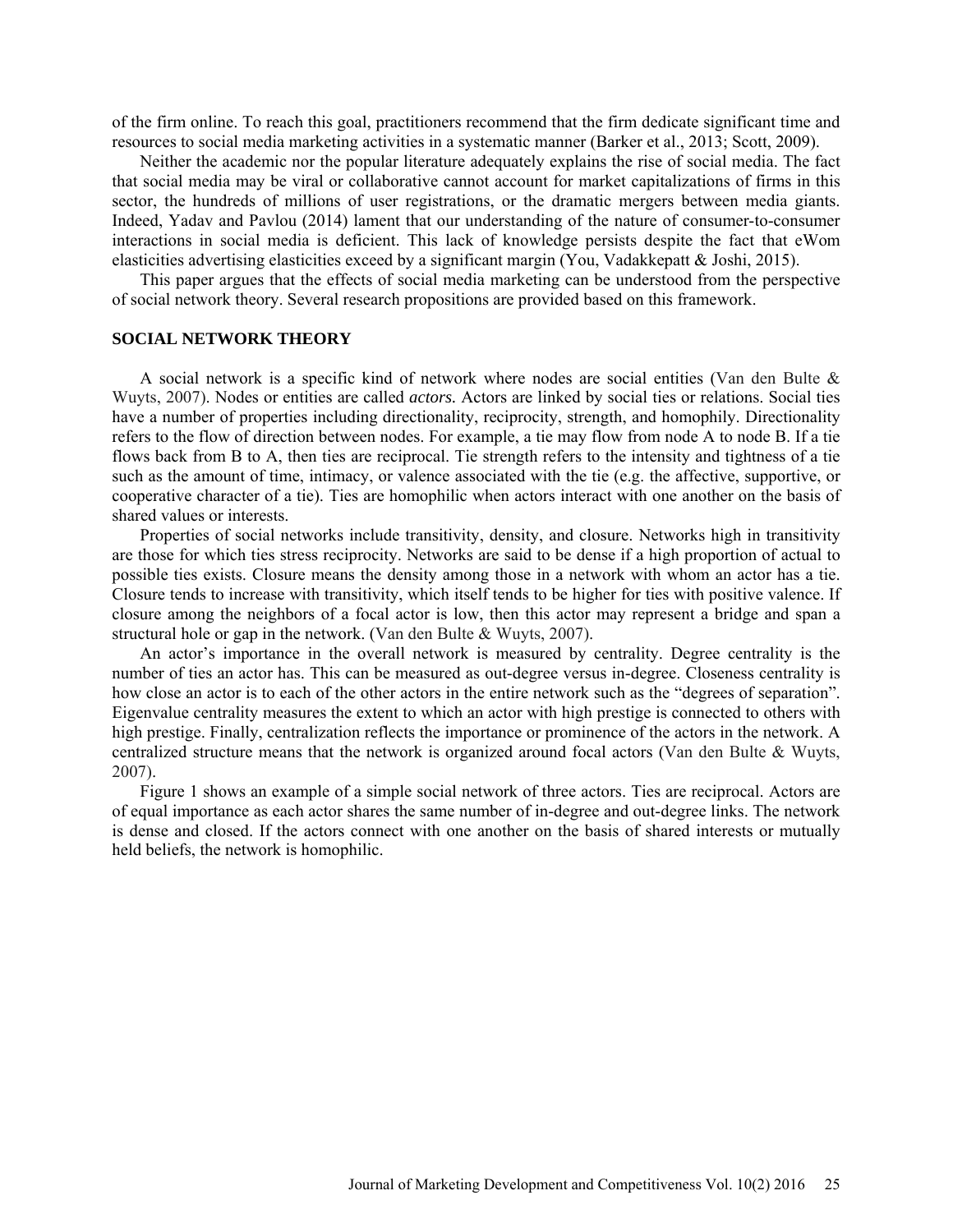# **FIGURE 1 A CLOSED RECIPROCAL SOCIAL NETWORK**



### **SOCIAL NETWORK ANALYSIS AND SOCIAL MEDIA**

The social network literature provides a useful framework to better understand social media. Actors consume social media through virtual nodes online. Social ties are created through links, sharing, or memberships. These ties may be strong or weak, open or closed, directional or reciprocal. Some actors may enjoy centrality through a large number of in-degree links whereas others may not. The network may be dense or distributed through a few focal actors.

Figure 2 shows an example of an ideal online social network sponsored by the firm. In this case, the firm forms a strong, bidirectional tie with each actor. This network is ideal because it simultaneously combines the many-to-many web communications model proposed by Hoffman and Novak (1996) with the one-to-one web communications model advocated by Peppers and Rogers (1995). Hence, the firm has the opportunity to engage in value creation and co-production marketing opportunities efficiently and effectively and foster brand communities (Anderson, 2005).



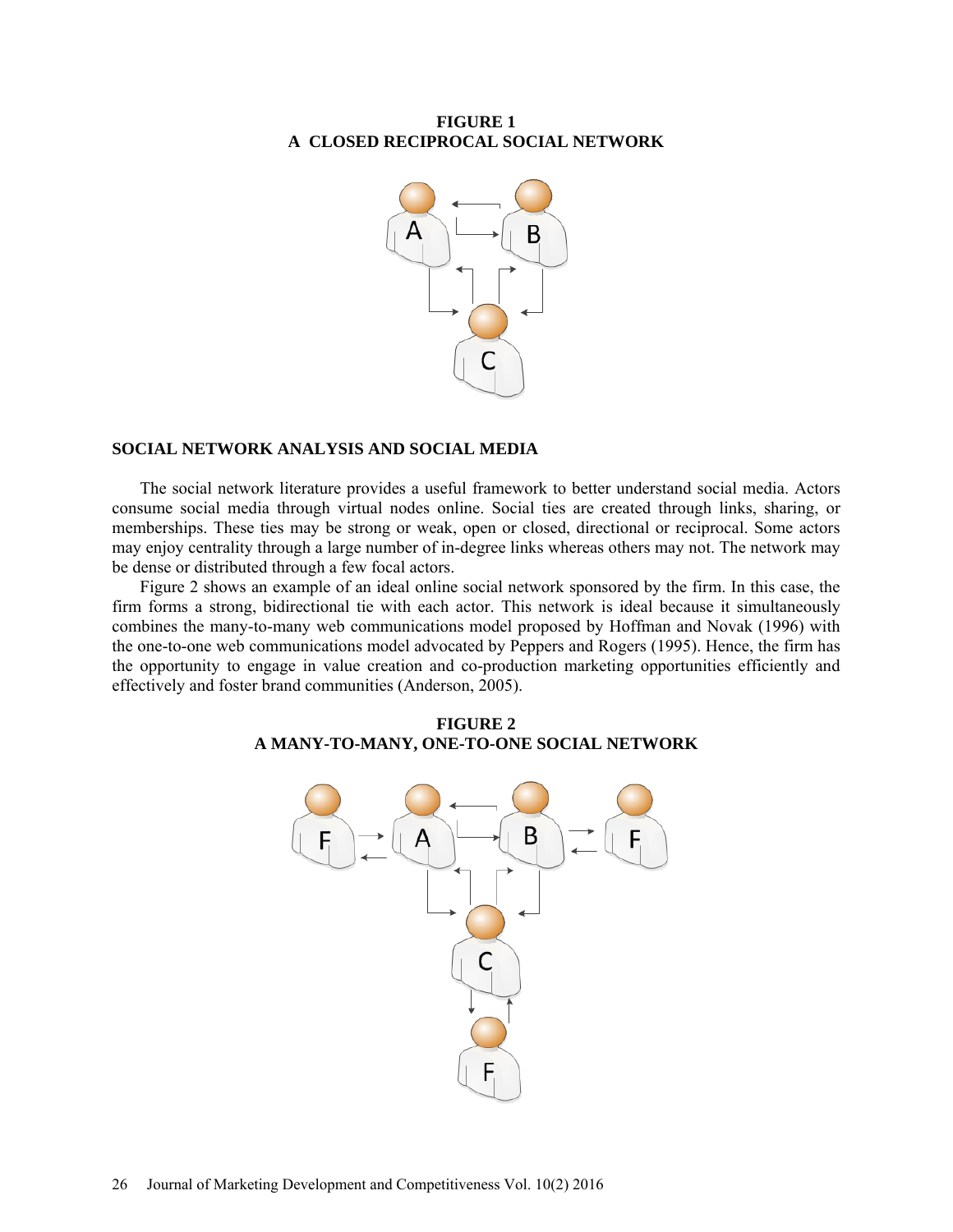Social media differ in their ability to facilitate the creation of this ideal many-to-many, one-to-one social network online, which we will call the *MMOO* network. Table 1 classifies social media according to tie strength, network properties, and the communication model. The analysis shows that social media that stress *social networks* are best suited for the formation of MMOO networks. Hence, we propose that social media marketing efforts should start by adopting and implementing those social media that facilitate the creation of a MMOO network platform and integrate these marketing efforts with corporate network structures. Therefore, the following proposition is made:

*P1: The foundation of successful social media marketing is the creation of MMOO social networks by leveraging social media that can create strong, bidirectional ties and relationships and integrating the social media platform with corporate networks.*

| Social Media Type          | Tie Strength  | <b>Network</b><br>Properties  | Actor Importance                                       | Communication<br>Model                  |
|----------------------------|---------------|-------------------------------|--------------------------------------------------------|-----------------------------------------|
| <b>Information Blog</b>    | Weak          | Focal structure               | Dominant actor in-<br>degree links                     | One-to-many                             |
| Discussion,<br>Q&A Boards  | Weak          | Focal structure               | Dominant actor in-<br>degree links                     | One-to-many                             |
| Articles/E-Books           | Weak          | Focal structure               | Dominant actor in-<br>degree links                     | One-to-many                             |
| Webinars, Podcasts         | Weak          | Focal structure               | Dominant actor in-<br>degree links                     | One-to-many                             |
| Microblogs                 | Moderate      | Weak balance and<br>closure   | Dominant actor<br>in-degree and out-<br>degree links   | One-to-many, few-<br>to-few, one-to-one |
| File Sharing               | Moderate      | Weak balance and<br>closure   | Dominant actor in-<br>degree and out-<br>degree links  | One-to-many                             |
| Apps, Location<br>Services | <b>Strong</b> | Strong balance and<br>closure | Many actors with<br>in-degree and out-<br>degree links | Many-to-many,<br>one-to-one             |
| <b>Social Networks</b>     | Strong        | Strong balance and<br>closure | Many actors with<br>in-degree and out-<br>degree links | Many-to-many,<br>one-to-one             |

**TABLE 1 KEY PROPERTIES OF SOCIAL MEDIA**

Other social media cannot easily replicate the ideal MMOO network. For example, Figure 3 represents the social network structure of file sharing or a simple blog. Ties among actors are weak. The network is unbalanced, open, and has little density. The firm is the dominant actor as indicated by the most in-degree and out-degree links. The goal of this simple network is to encourage the consumption and distribution of content. It is therefore similar to a one-to-many broadcast model but with viral characteristics. Hence, the following proposition is made:

*P2: File sharing media should be selected consistent with integrated marketing communication goals for one-to-many broadcast media.*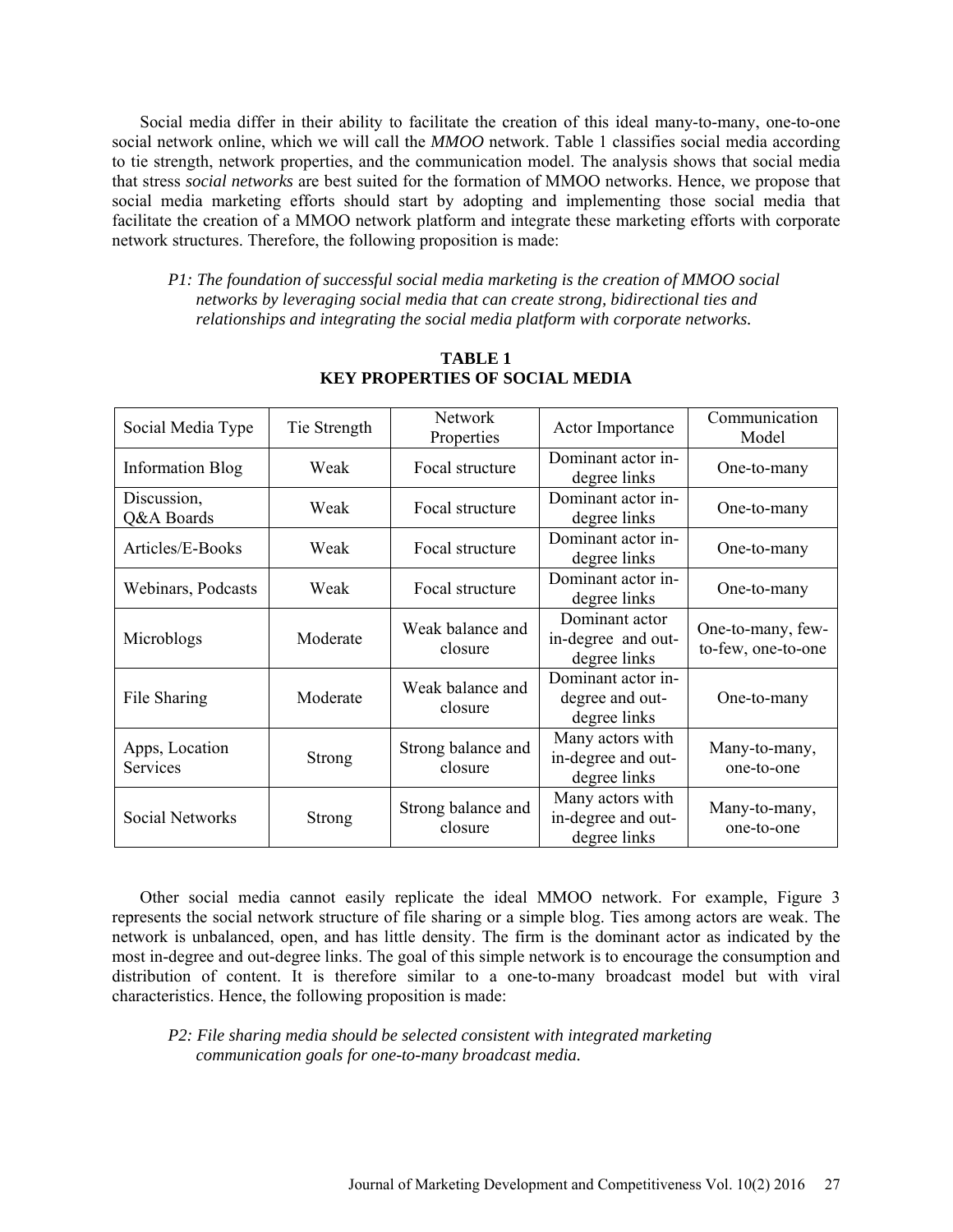The premise of proposition 2 is that because file sharing media operate according to the broadcast model notwithstanding viral characteristics, content should be prepared and distributed according to the same criteria as offline media. Petty and Caccioppo (1986) note that media possess central and peripheral cues according to involvement and that advertisements should incorporate both of these elements. Ratchford and Vaughn (1989) report that advertising strategies differ according to whether a product generates "think" or "feel" buying motives. This and related research provides detailed recommendations concerning advertising execution strategy. Therefore, file sharing social media for videos, images, articles, and e-books should likewise be used according to these strategies.

# **FIGURE 3 FILE SHARING NETWORK STRUCTURE**



Figure 4 shows the network structure of a microblog such as Twitter. Ties among the actors are weak. Actor importance is measure by in-degree links ("Follower") and by out-degree links ("Following") but prestige is associated with having a greater number of in-degree than out-degree links. Actors may attempt to increase their own eigenvalue centrality or prestige by following the blogs of others to encourage a bidirectional link. The nature of this network depends upon its growth. A highly popular celebrity blog will mimic the one-to-many model. Marketers may exploit this by implementing "celebrity blogs" for product sponsorship or endorsement. A more specialized blog based on a subject or product may be targeted to fewer key customers and be characterized by a one-to-few model. Finally, personalized blogs based on individual needs may mimic the one-to-one model. Therefore, the following proposition is made:

*P3: Firms should create multiple blogs and other forms of outbound communications to satisfy one-to-many, one-to-few, and one-to-one marketing requirements according to relevant product or market segments, attitudes, interests, or opinions.*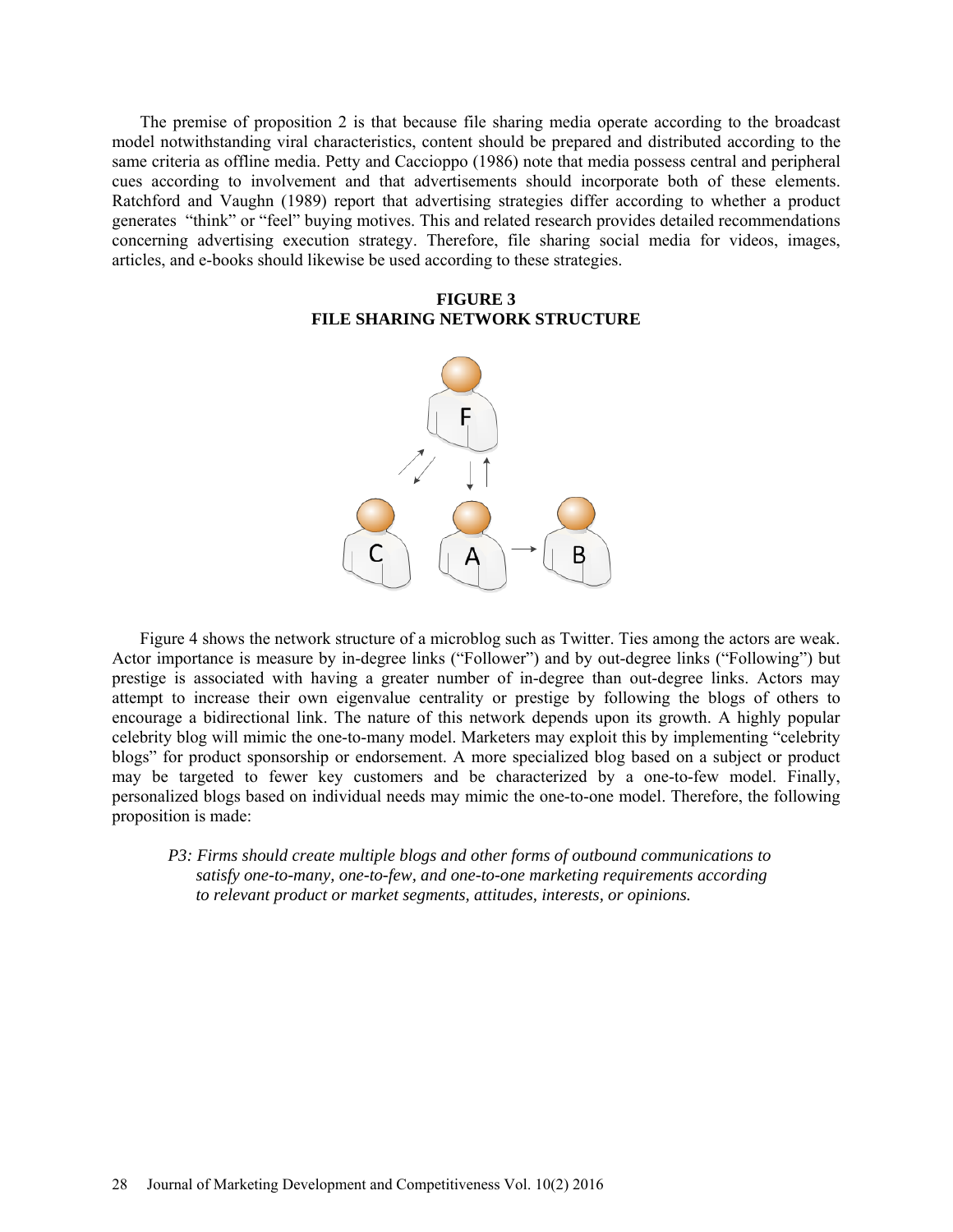# **FIGURE 4 NETWORK STRUCTURE OF A MICROBLOG**



Figure 5 represents the network structure of a discussion board or Q&A forum. This network consists of two separate sub-networks which are bridged by focal actors. The network comprised of focal actors is balanced, dense, and closed. These individuals have high eigenvalue centrality and this is often denoted with badges and honorific certifications to demonstrate their role as moderators. These focal actors coordinate service, communications, and requests from consumers of content who form a weak network of ties. Although visitors may sometimes interact with other visitors, the moderators can terminate interactions, delete, or modify content, close threads, or eliminate registrations.

When focal actors play a responsible role, discussion forums can provide high quality information and resolution to community problems and issues. It is therefore critical that moderators are perceived to be credible experts to effect informational social influence. If the role of focal actors is weak, such media will degenerate and offer little value to visitors. This may also adversely impact the reputation of the firm. Therefore, the following proposition is made:

*P4: Firms that adopt discussion boards or fora should implement a focal structure of advocates.*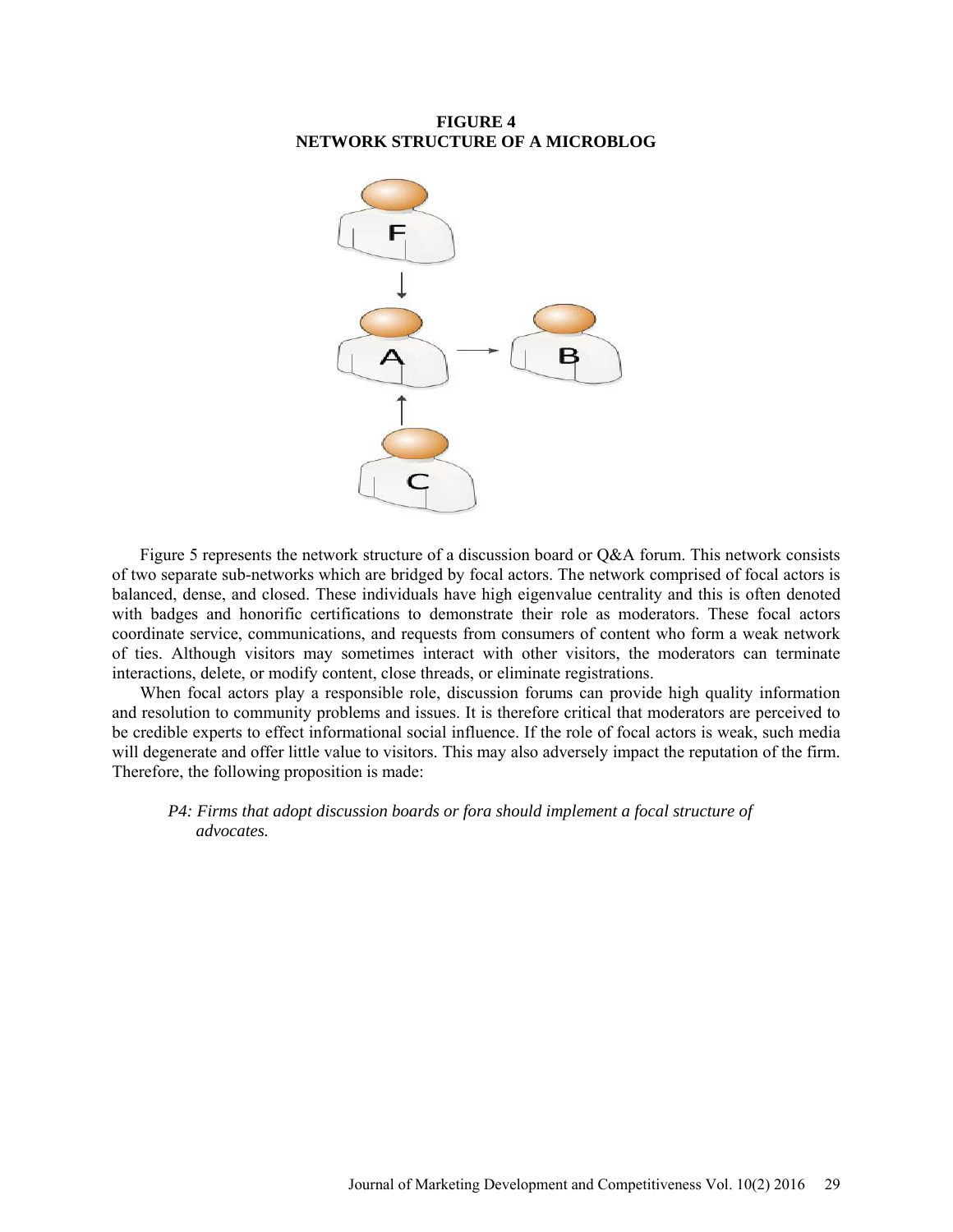# **FIGURE 5 NETWORK STRUCTURE OF A DISCUSSION BOARD**



Figure 6 augments the MMOO network to include social media vehicles to provide a more detailed overview of social media marketing. The foundation of the MMOO social media network is provided by the social network solutions platform provider (e.g. Facebook) in concert with the corporate network. The relationship between the two entities may be so close that the corporate network accepts the user registration data of the social network platform provider as valid credentials to access corporate assets.

Social media vehicles including those that empower publishing (such as blogs, webinars, podcasts, articles, and e-books), file sharing (such as videos, photos, and websites), applications (such as online and mobile programs to connect with the firm), and geographic location services (such as maps or other location sensitive programs or services) are then deployed by the firm (Barker et al., 2013). These social media vehicles are strategically selected to maximize the value of the online social network. The strategic selection of social media vehicles can be called the *social media mix.* As is the case with the promotion mix, the social media mix is selected according to communication objectives and results are likewise measured according to forecasts and expectations.

Hence, it is postulated that:

#### *P5: There exists an optimal social media mix which integrates investments across social media vehicles and corporate networks to maximize impact and amplification.*

The equity derived from the MMOO network can be called *social equity* in contrast to *customer equity*. Customer equity is a measure of direct financial outcomes that result from first-time, repeat, and add-on sales from the firm (Blattberg, Getz & Thomas, 2001). Social equity is derived from social capital or the resources embedded within the network of relationships possessed by a person or social unit (Gonzalez, Claro & Palmatier, 2014). Social equity consists of both direct and indirect components calculated separately. Direct components of social equity accrue *independent* of network ties and influence. Indirect components of social equity accrue *through* network ties and influence.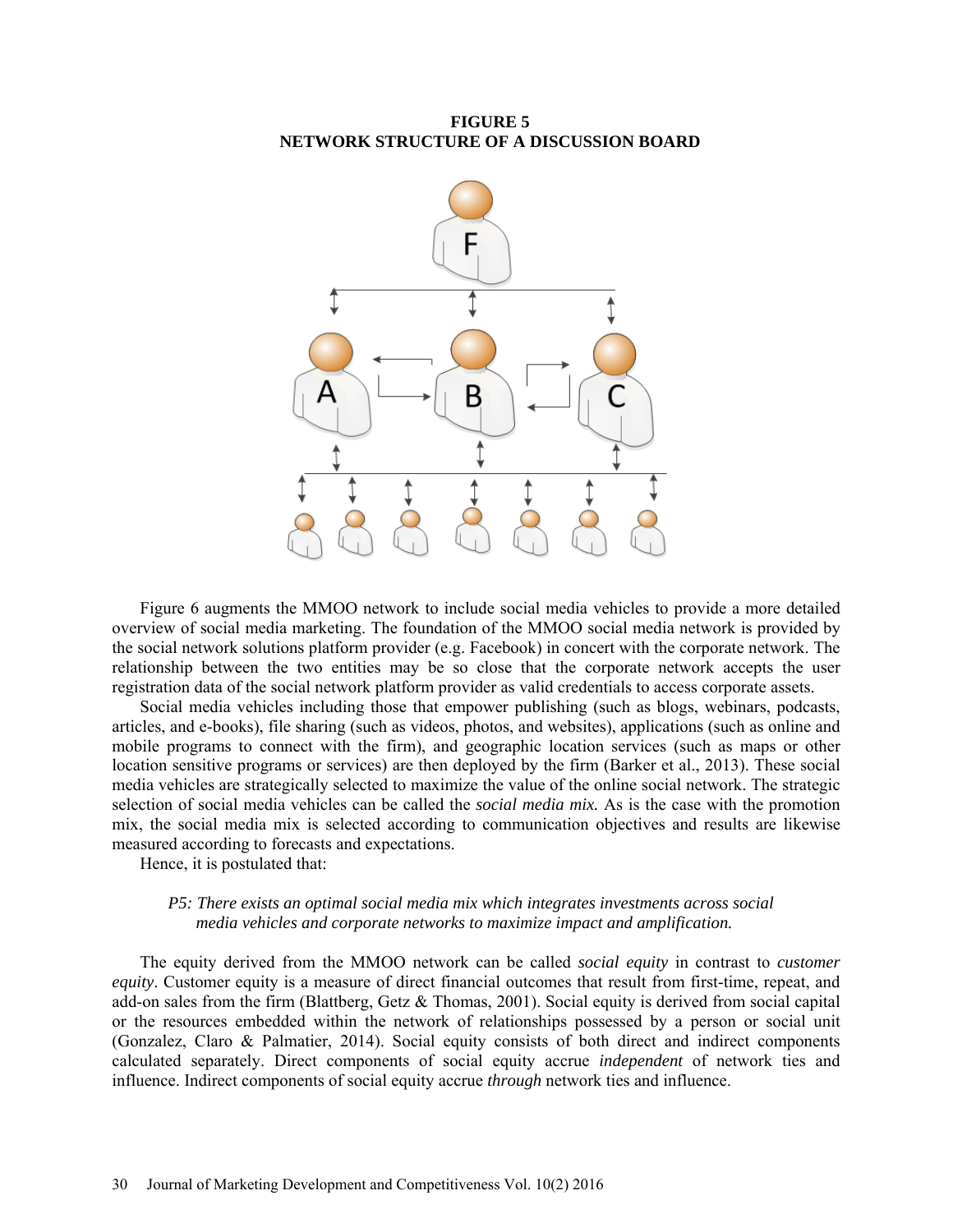

Figure 7 shows a hypothetical example of direct and indirect social equity effects. These are also summarized in Table 2. Direct links to the firm ("F") indicate direct components of social equity value. The valence of links among actors indicates indirect components of social equity value. In this example, actor A has the greatest social equity value to the firm (3) because of strong indirect effects through other actors despite no direct social equity value. Half of actor B's social equity (2) derives from indirect effects. All of actor C's social equity value (1) derives from direct social equity effects.

A firm that is unaware of social equity effects may miscalculate the true value of its customers. For example, from a customer equity perspective, actor A has a value of zero because of no direct contact. However, from a social equity perspective, actor A is the most valuable customer.

Social advertising is a communications tactic designed to exploit social influence in social networks. Social advertising uses information about consumers' peers, including peer affiliations with a brand, product, or organization to target ads and contextualize their display (Bakshy et al, 2014; Tucker, 2012a; 2012b). For example, Facebook allows advertisers to communicate based on social connections of existing fans, and show ads that expressly indicate the name and likeness of targeted friends who like the advertised object. Similarly, Google allows advertising to include social extensions in their advertisements. Hence, the ad represents an implied endorsement. Research indicates that social advertising can result in significantly greater engagement (Bakshy et al, 2014; Tucker, 2012a; 2012b).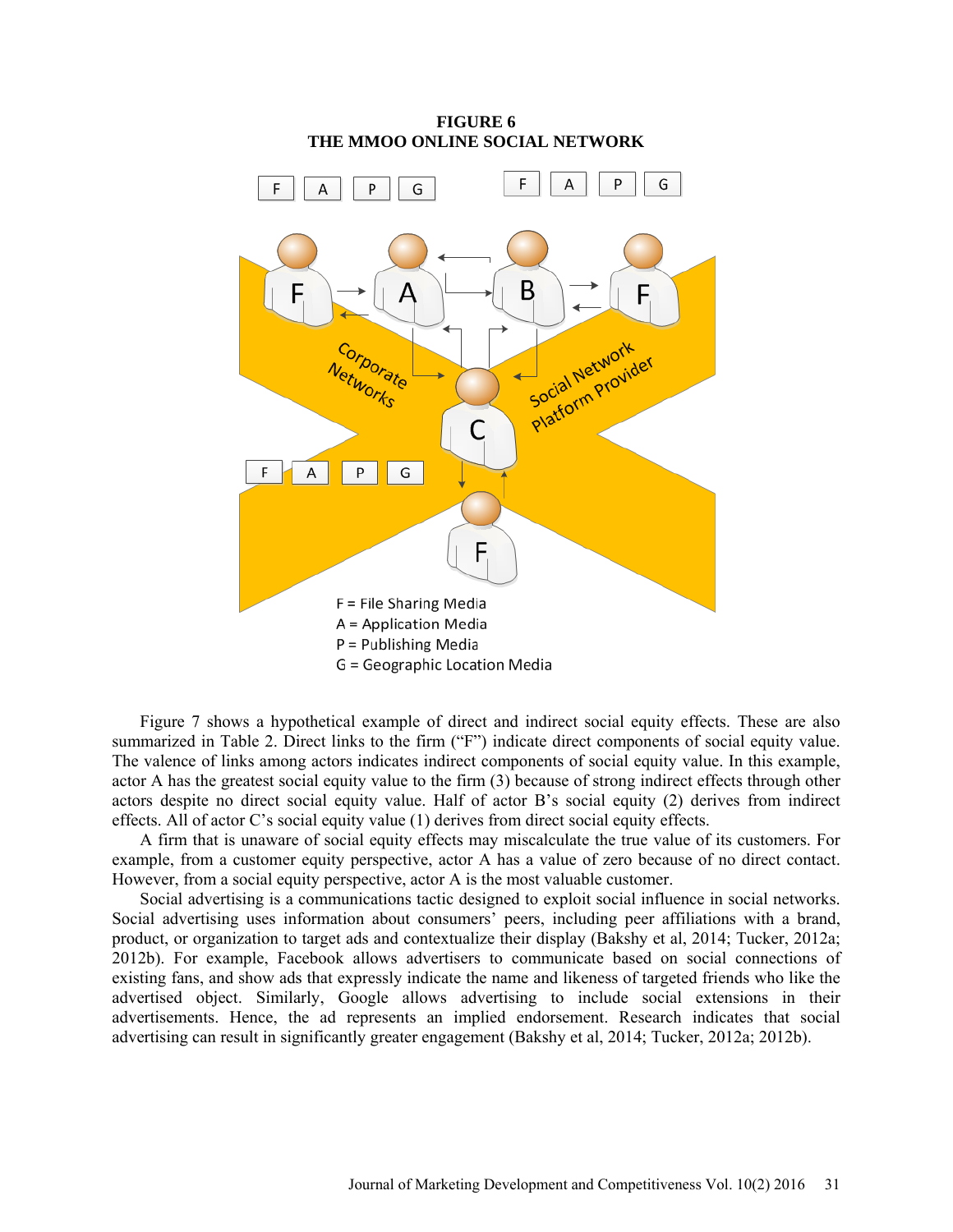

**TABLE 2 SOCIAL AND CUSTOMER EQUITY OF ACTORS**

|                | <b>Indirect Social</b><br><b>Equity</b> | <b>Direct Social</b><br><b>Equity</b> | <b>Total Social</b><br><b>Equity</b> | <b>Customer Equity</b> |
|----------------|-----------------------------------------|---------------------------------------|--------------------------------------|------------------------|
| <b>Actor A</b> |                                         |                                       |                                      |                        |
| <b>Actor B</b> |                                         |                                       |                                      |                        |
| <b>Actor C</b> |                                         |                                       |                                      |                        |
| <b>Total</b>   |                                         |                                       |                                      |                        |

A substantial literature on dimensions and determinants of interpersonal influence has been developed by marketing scholars (Bearden & Etzel, 1982; Grimm, Agrawal & Richardson, 1999; Park & Lessig, 1977). Research suggests that whereas informational social influence is greater for cognitively motivated purchases, normative social influence is greater for affectively motivated purchases especially for conspicuous products (Grimm, Agrawal & Richardson, 1999). Therefore, it is proposed that:

# *P5. Firms should utilize normative social advertising appeals for conspicuous products that elicit affective buying motives, and informational social advertising appeals for products that elicit cognitive buying motives.*

This proposition presumes that the social network structure is homophilic with strong mutual ties so that social connections can be exploited. If the social network is characterized by a weak structure, then social advertising will not be effective. Instead, the firm should focus on promoting boundary spanning activities to increase network strength and homophily.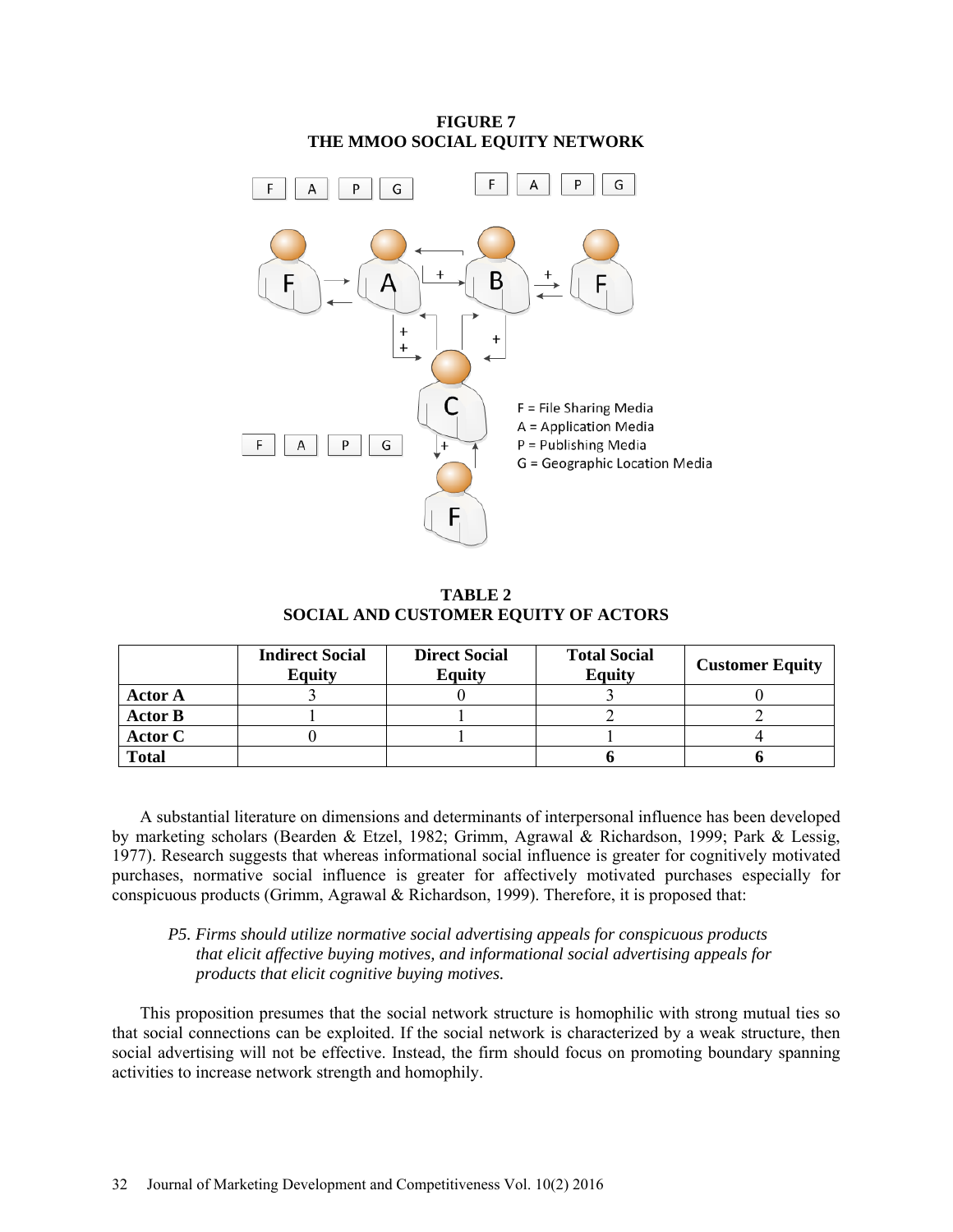#### *P6. Firms should utilize electronic word-of-mouth and referral programs rather than social advertising when faced with a weak network structure.*

### **CONCLUSION**

This paper argues that social media marketing is more than the use of online collaborative media to create viral marketing or word-of-mouth effects. Social media marketing means strategically leveraging an optimal social media mix to satisfy communications objectives in support of the creation of a MMOO network to maximize social equity. The foundation of this MMOO network rests on social media platform solutions like Facebook that are carefully integrated with corporate networks. Shared login credentials and social plugins are tools that can be used to foster this integration.

A social network analysis of social media vehicles shows that most media termed *social media* may be better called *viral broadcast media* because they do not have inherently strong social effects. For example, videos, photos, articles, e-books, and blogs may be easily shared but the distribution model remains that of the one-to-many broadcast model from a social network perspective. The main actor is the publisher whose goal is to increase the importance or visibility of the firm by generating in-degree links. Principles of broadcast media apply to creation and dissemination of this content. Well-understood and well-tested theories related to advertising content and execution still apply. Therefore, it is not surprising that a popular use of YouTube is simply to post commercials distributed in regular broadcast channels.

Analysis of some social media, however, shows important differences that require special attention. Social network analysis of microblogs such as Twitter indicates that a special form of centrality, namely eigenvalue centrality can be at work. Prestige or expertise is associated with the number of "followers" or in-degree links relative to "following" or out-degree links. Marketers may exploit this by implementing "celebrity blogs" for product sponsorship or endorsement.

Discussion boards and fora are often cited as examples of new collaborative social media. However, without careful design, such vehicles can degenerate into weak pools of communication because of the free rider problem (Sohn, 2008). Therefore, strong focal actors are needed to monitor and discipline the network structure to ensure success.

For the firm to successfully create and sustain a MMOO network, direct and indirect contributions of actors need to be measured and rewarded to maximize social equity. Social advertising may be well suited as a communication tactic if homophily and multiple ties exist. However, the effectiveness of social advertising likely depends upon a variety of factors including buying motives, consumer involvement, product conspicuousness, and the availability of supporting expert or celebrity endorsements in the advertising copy. If a social network suffers from low homophily and ties, social advertising will not work. Instead, the marketer should emphasize referral and word-of-mouth programs.

Social media marketing strategy will likely assume even greater importance given the rise of mobile platforms and applications. Not only are mobile applications by social media giants like Facebook the most popular in terms of downloads (e.g. Facebook Mobile App, Facebook Messenger, WhatsApp, Pinterest, etc.), Facebook no longer provides free organic reach through newsfeeds. Instead, companies but must pay to promote and reach existing and potential customers (Loten, Janofsky & Albergotti, 2015). Therefore, marketers must stress even greater accountability in their social media marketing.

# **REFERENCES**

Barker M.S., Baker D.I., Bormann, N.F., & Neher, K.E. (2013). *Social media marketing: A strategic approach*. South-Western Cengage Learning.

Andersen, P. H. (2005). Relationship marketing and brand involvement of professionals through webenhanced brand communities: the case of Coloplast. *Industrial Marketing Management*, *34*(1), 39-51.